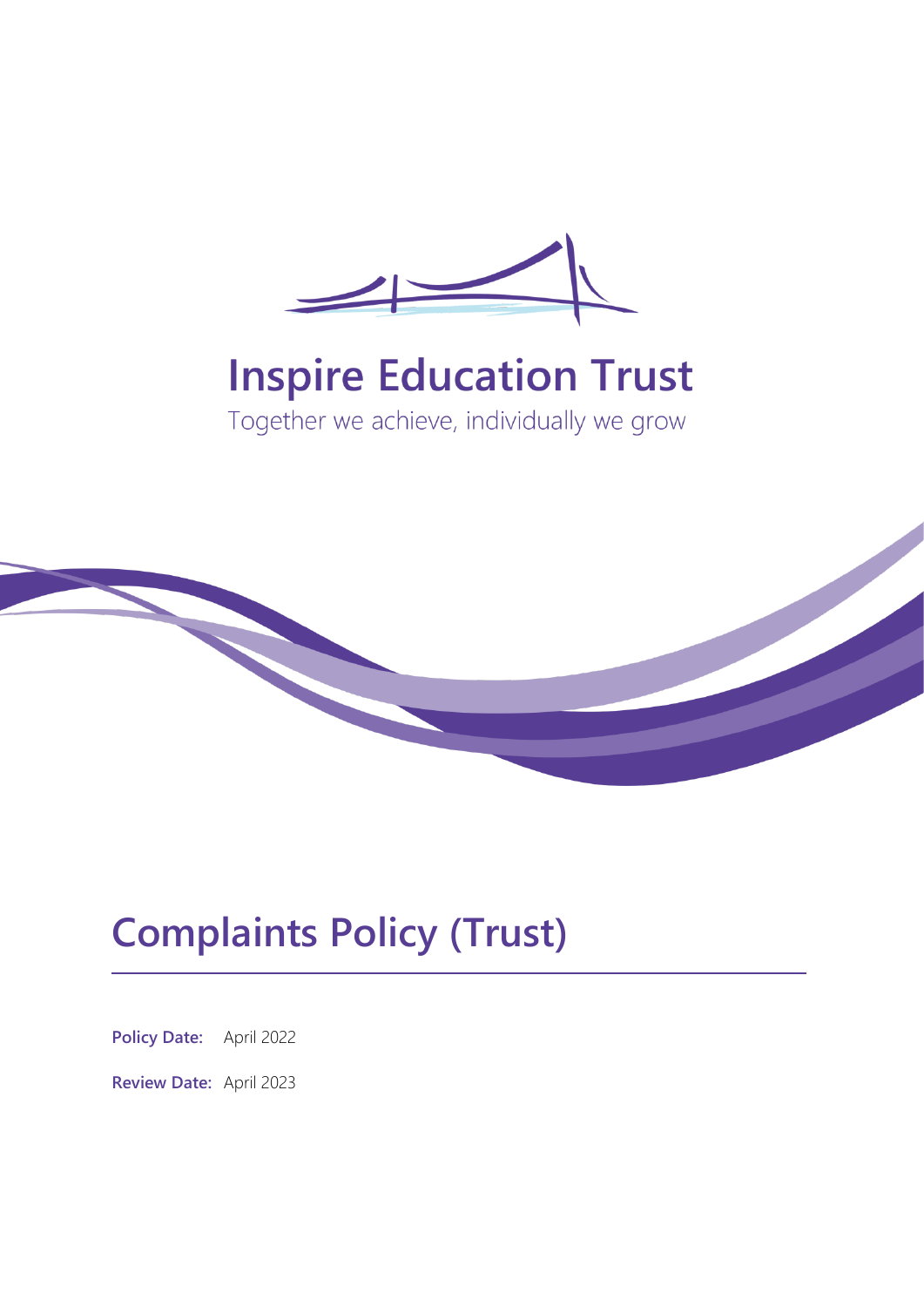#### **Document History**

| Version | <b>Status</b> | Date              | <b>Author</b> | <b>Summary Changes</b>                                                                                  |
|---------|---------------|-------------------|---------------|---------------------------------------------------------------------------------------------------------|
| V1      |               | June 21           | Rob Darling   | Page 9. Para 5.<br>Removal of meeting with the<br>complainant and the<br>Investigating Officer          |
| V2      |               | <b>March 2022</b> | Vicki Shelley | Added to incorporate<br>secondary changes<br>Updated the Stage 1/2/3<br>processes to include timescales |
|         |               |                   |               |                                                                                                         |

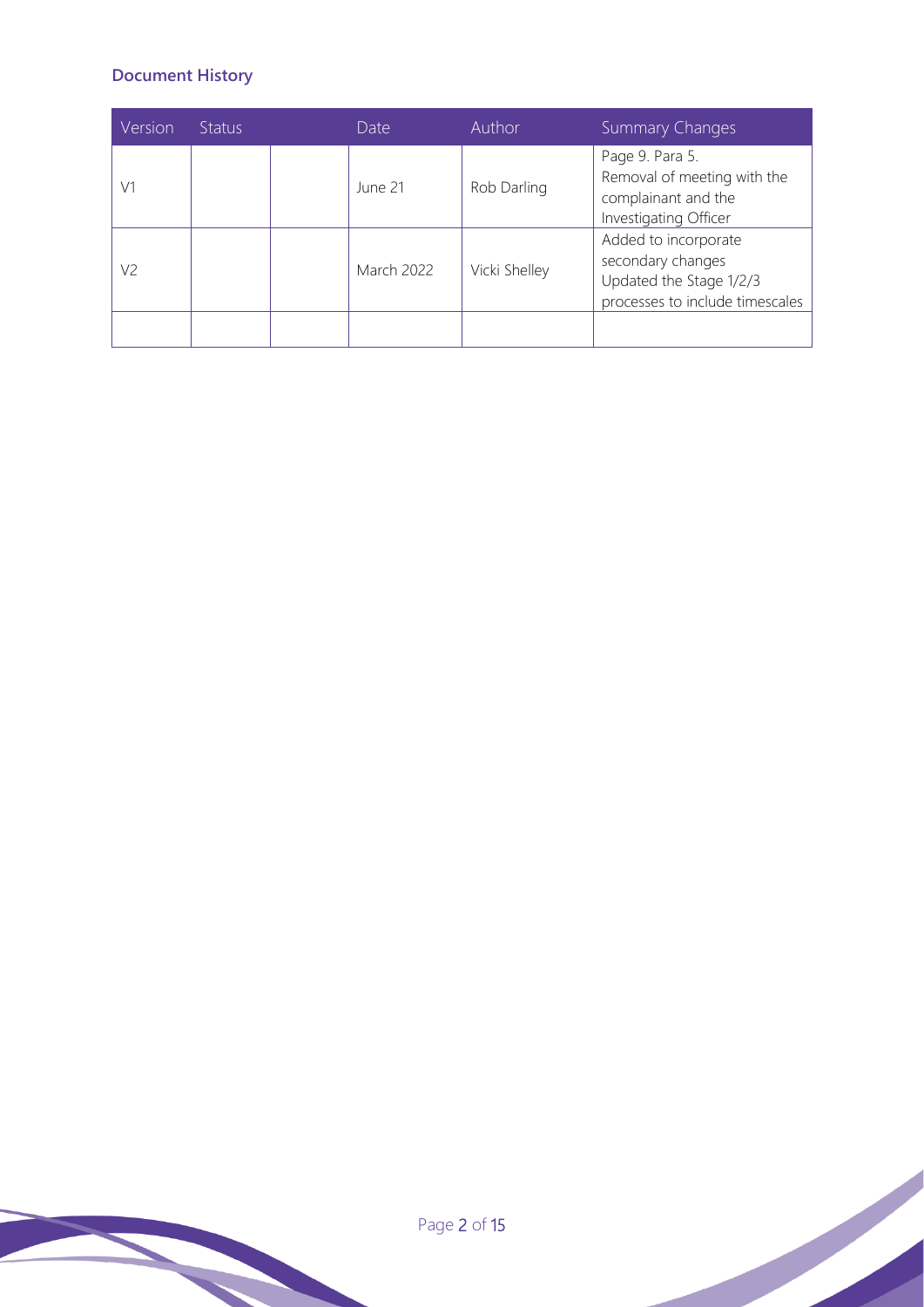#### **1 Aims**

At the Inspire Education Trust, we value our relationship with students, parents and community users and we endeavour to provide a high quality service at all times. We recognise that at times things can and do go wrong. The Board of Trustees, Headteachers, staff and members of the Local Governing Committees (LGC) at Walsgrave C of E Academy, Whittle Academy, Hearsall Community Academy, Clifford Bridge Academy, Stockingford Academy and Blue Coat C of E School and Music College, believe that it is in everybody's best interest to resolve concerns and complaints at the earliest possible stage. For ease of read, the term 'parent' has been used throughout the document, to include parents, legal guardians and full-time carers.

#### Framework of Principles

The Inspire Education Trust Complaints procedure will:

- Encourage resolution of problems by informal means wherever possible.
- Be impartial and non-adversarial.
- Be easily accessible and publicised.
- Facilitate a full and fair investigation by an independent person or panel, where necessary.
- Address all the points at issue and provide an effective and prompt response.
- Respect complainants' desire for confidentiality.
- Treat complainants with respect.
- Keep complainants informed of the progress of the complaints process.
- Provide information to the leadership teams of the schools so that services can be improved.

#### **2 Legislation and Guidance**

This document meets the requirements set out in part 7 of Schedule 1 to the Education (Independent School Standards) Regulations 2014, which states that we must have and make available a written procedure to deal with complaints from parents of pupils at the school.

It is also based on guidance published by the Education and Skills Funding Agency (ESFA) on creating a complaints procedure that complies with the above regulations, and refers to good practice guidance on setting up complaints procedures from the Department for Education (DfE).

In addition, it addresses duties set out in the **Early Years Foundation Stage statutory framework** with regards to dealing with complaints about the school's fulfilment of Early Years Foundation Stage requirements.

#### **3 Definitions and Scope**

The DfE guidance explains the difference between a concern and a complaint.

A concern is defined as "an expression of worry or doubt over an issue considered to be important for which reassurances are sought".

The school will resolve concerns through day-to-day communication as far as possible. A complaint is defined as "an expression of dissatisfaction however made, about actions taken or a lack of action".

The school intends to resolve complaints informally where possible, at the earliest possible stage. There may be occasions when complainants would like to raise their concerns formally. This policy outlines the procedure relating to handling such complaints.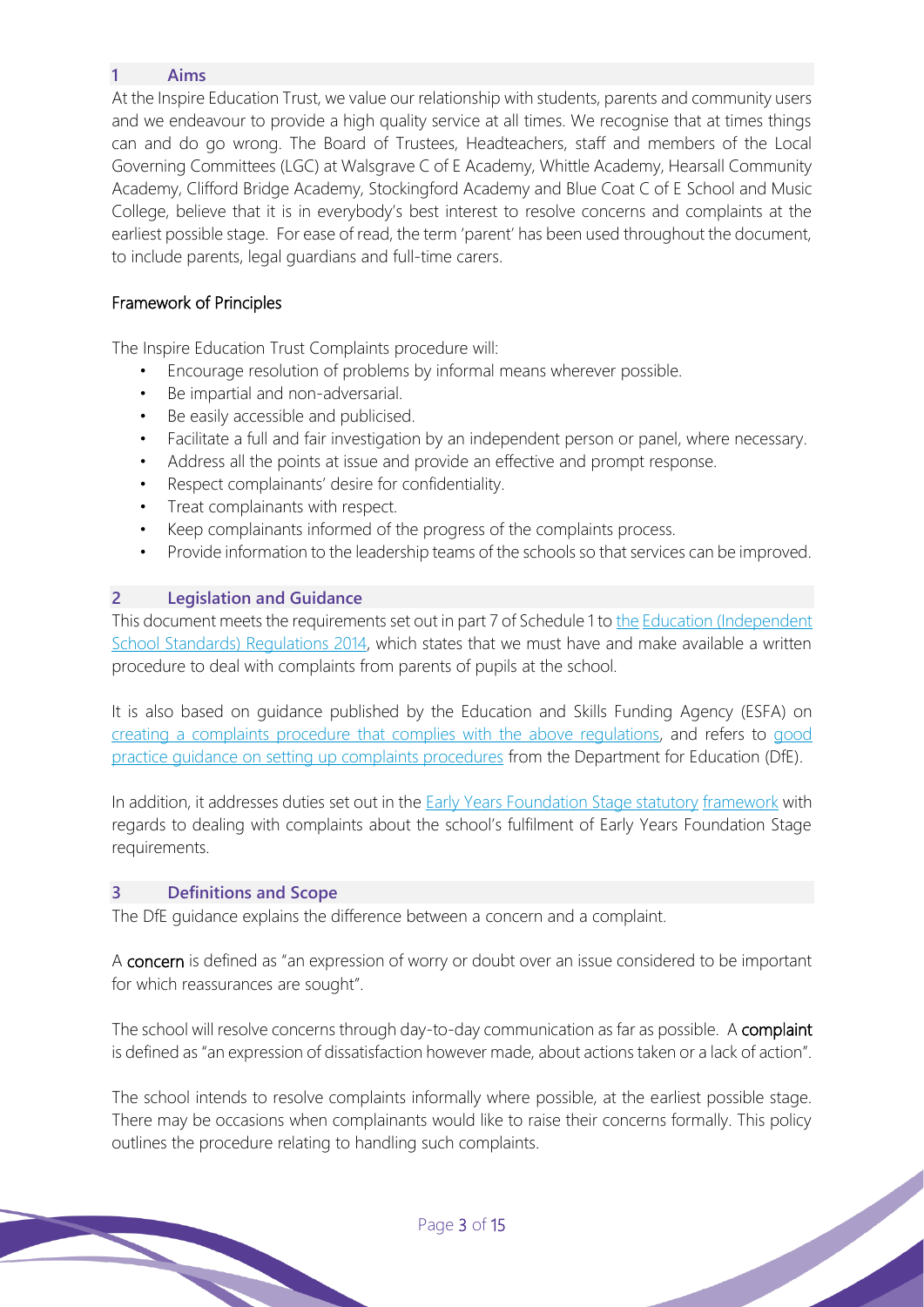This policy does not cover complaints procedures relating to – see table below. Please see our separate policies for procedures relating to these types of complaint.

| Admissions                                                                                              | Concerns about admissions and statutory assessments of Special<br>Educational Needs should be raised with Coventry City Council or                                                                                                                              |  |  |  |
|---------------------------------------------------------------------------------------------------------|-----------------------------------------------------------------------------------------------------------------------------------------------------------------------------------------------------------------------------------------------------------------|--|--|--|
| Statutory assessments of<br>specialeducational needs<br>(SEN)                                           | Warwickshire County Council (Stockingford Academy only)                                                                                                                                                                                                         |  |  |  |
| Safeguarding matters                                                                                    | Complaints about child protection matters are handled under the<br>Inspire Education Trust's/the School's Safeguarding and Child<br>Protection Policy and in accordance with relevant statutory guidance.                                                       |  |  |  |
|                                                                                                         | If you have serious concerns, you may wish to contact the Local<br>Authority Designated Officer (LADO) who has local responsibility for<br>safeguarding or the local Multi-Agency Safeguarding Hub (MASH)                                                       |  |  |  |
| Exclusion of children<br>from school                                                                    | Further information about raising concerns about exclusion can be<br>found at www.gov.uk/school-discipline-exclusions/exclusions                                                                                                                                |  |  |  |
| Whistleblowing                                                                                          | The Inspire Education Trust has an internal Whistleblowing procedure<br>for employees, including temporary and contractors.                                                                                                                                     |  |  |  |
|                                                                                                         | The Secretary of State for Education is the prescribed person for<br>matters relating to education for whistle-blowers in education who do<br>not want to raise matters direct with their employer. Referrals can be<br>made at: www.education.gov.uk/contactus |  |  |  |
|                                                                                                         | Volunteer staff who have concerns about the school should complain<br>through The Inspire Education Trust's Complaints Policy.<br>You may also be able to complain direct to the DfE depending on the<br>substance of your complaint.                           |  |  |  |
| Staff grievances                                                                                        | Complaints from staff will be dealt with in accordance with the Inspire<br>Education Trust's/the School's internal grievance procedure                                                                                                                          |  |  |  |
| Staff discipline /<br>conduct                                                                           | Complaints about staff will be dealt with under the Inspire Education<br>Trust's/School's internal disciplinary procedures, if appropriate.                                                                                                                     |  |  |  |
|                                                                                                         | Complainants will not be informed of any disciplinary action taken<br>against a staff member as result of a complaint. However, the<br>complainant will be notified that the matter is being addressed                                                          |  |  |  |
| Complaints about<br>services provided by<br>other providers who<br>use school premises or<br>facilities | Providers should have their own complaints procedure to deal with<br>complaints about service. Please contact them direct.                                                                                                                                      |  |  |  |
| Complaints made<br>directly to Ofsted                                                                   |                                                                                                                                                                                                                                                                 |  |  |  |

Arrangements for handling complaints from parents of children with SEN about a school's support are within the scope of this policy. Such complaints should first be made to the Special Educational Needs Co-ordinator (SENDCo) or Headteacher; they will then be referred to this Complaints Policy. Our SEN Policy includes information about the rights of parents of pupils with disabilities who believe that our school has discriminated against their child.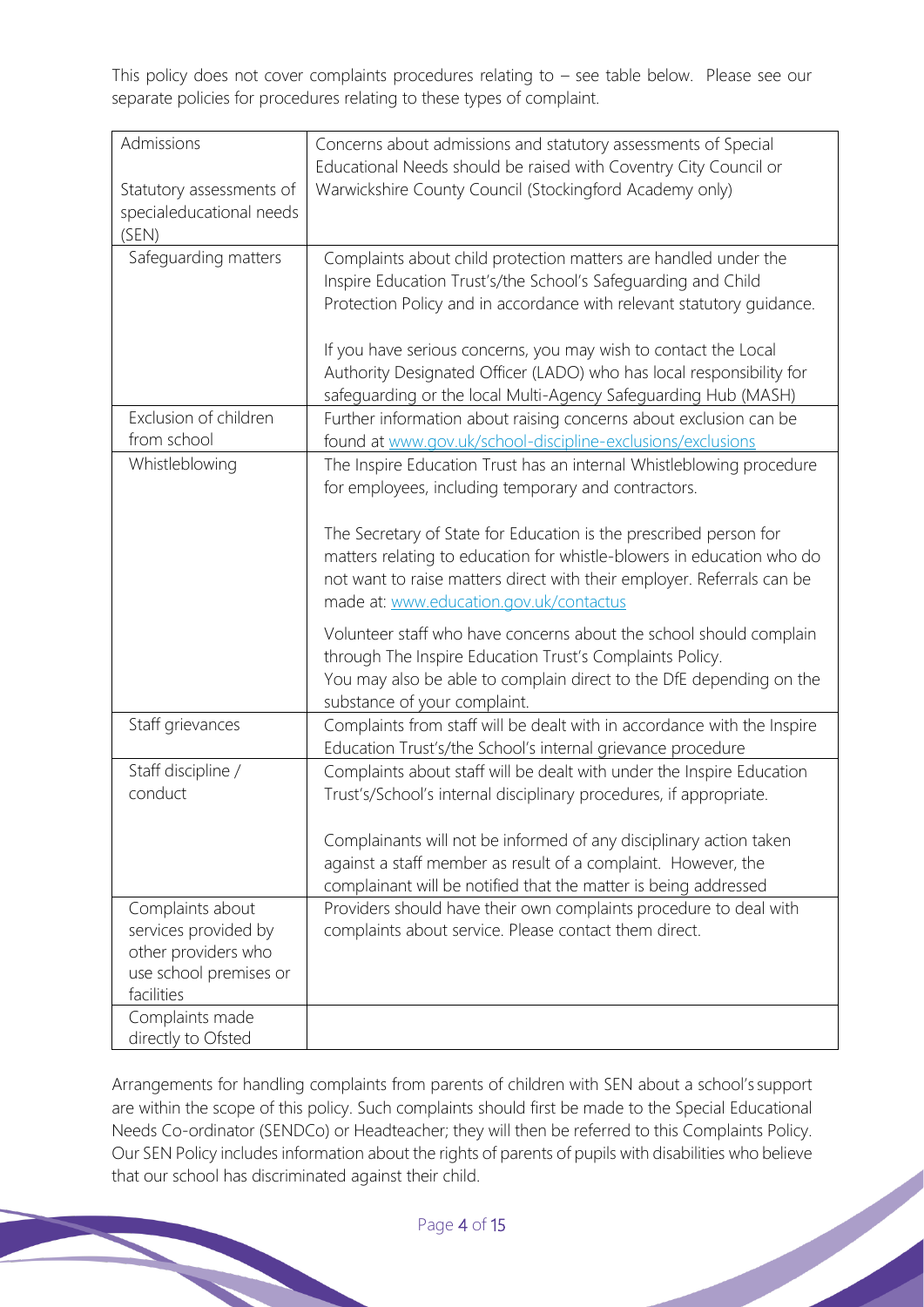#### **4 Principles for investigation**

When investigating a complaint, we will try to clarify:

- What has happened
- Who was involved
- What the complainant feels would put things right

We also intend to address complaints as quickly as possible. To achieve this, realistic and reasonable time limits will be set for each action within each stage.

Where further investigations are necessary, new time limits will be set, and the complainant will be sent details of the new deadline with an explanation for the delay.

The school expects that complaints will be made as soon as possible after an incident arises and no later than three months afterwards. We will consider exceptions to this time frame in circumstances where there were valid reasons for not making a complaint at that time and the complaint can still be investigated in a fair manner for all involved.

#### Complaints about our fulfilment of Early Years Foundation Stage requirements

We will investigate all written complaints relating to the school's fulfilment of the Early Years Foundation Stage requirements, and notify the complainant of the outcome within 28 days of receiving the complaint. The school will keep a record of the complaint (see section 9) and make this available to Ofsted on request.

Parents and carers can notify Ofsted if they believe that the school is not meeting Early Years Foundation Stage requirements, by calling 0300 123 4234 or 0300 123 4666, or by emailing enquiries@ofsted.gov.uk. An online contact form is also available at https://www.gov.uk/government/organisations/ofsted#org-contacts.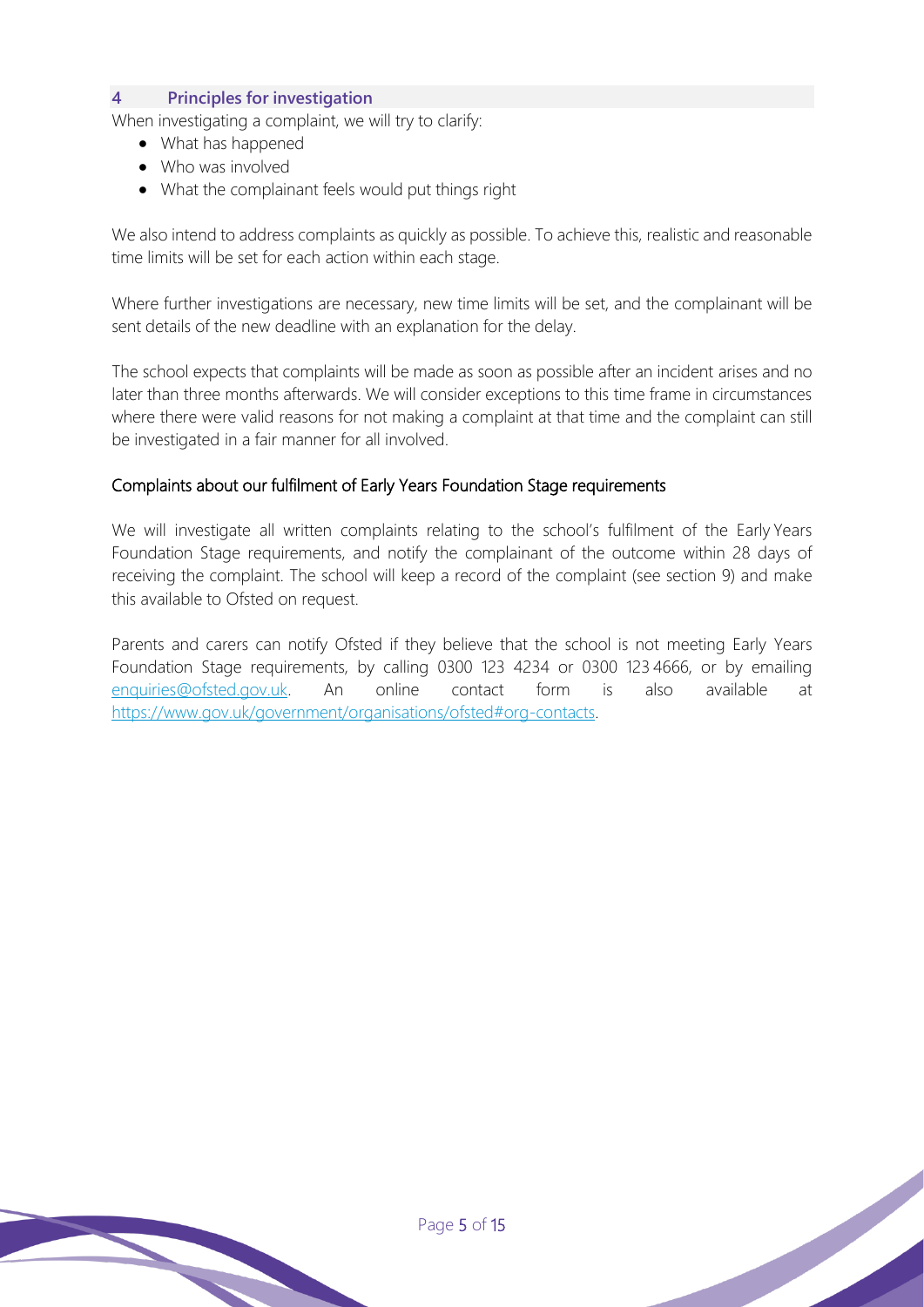#### **5 Stages of complaint**

#### Stage 1: An informal discussion

The school will take informal concerns seriously and make every effort to resolve the matter quickly. It may be the case that the provision or clarification of information will resolve the issue. The complainant should raise the complaint as soon as possible with the relevant member of staff or the Headteacher, either in person or by letter, telephone or email. If the complainant is unclear who to contact or how to contact them, they should contact the school office.

The school will acknowledge informal complaints within five school days, and investigate and provide a response, either verbally or written, within ten school days.

If, after due consideration, the complaint is not resolved informally, it could be escalated to a formal complaint – stage 2 if the complainant wishes to progress this further.

#### Stage 2: Complaint heard by the Headteacher/|Head of Education Primary/Secondary/Chair of Governors

Where the complaint is against the Headteacher, Stage 2 will be conducted by the Head of Education Primary.

Where the complaint is against the Head of Education Primary/Secondary, Stage 2 will be carried out by the Chair of Governors from another LGC.

The formal stage involves the complainant putting the complaint into writing using the Complaint Form attached at Annex A, usually to the Headteacher, (unless the complaint relates to the Headteacher or Head of Education Primary/Secondary) and/or the subject of the complaint. This letter should provide details such as relevant dates, times and the names of witnesses of events, alongside copies of any relevant documents. The complainant should also state what they feel would resolve the complaint.

The School will acknowledge the complaint form within five school days. The Headteacher (or other person either appointed by the Headteacher for this purpose, or in line with above) will then conduct an investigation, speak to the necessary individuals, take statements from those involved. This could take up to ten school days. Written records of meetings, telephone calls and other documentation will be kept.

Once the facts have been established, the Headteacher or persons stated above will arrange for the complainant to receive a letter that explains the outcome of the investigation. The letter will be sent within twenty school days from the date the complaint form was received by the school.

If the complainant is not satisfied with the response and wishes to proceed, they should refer to Stage 3.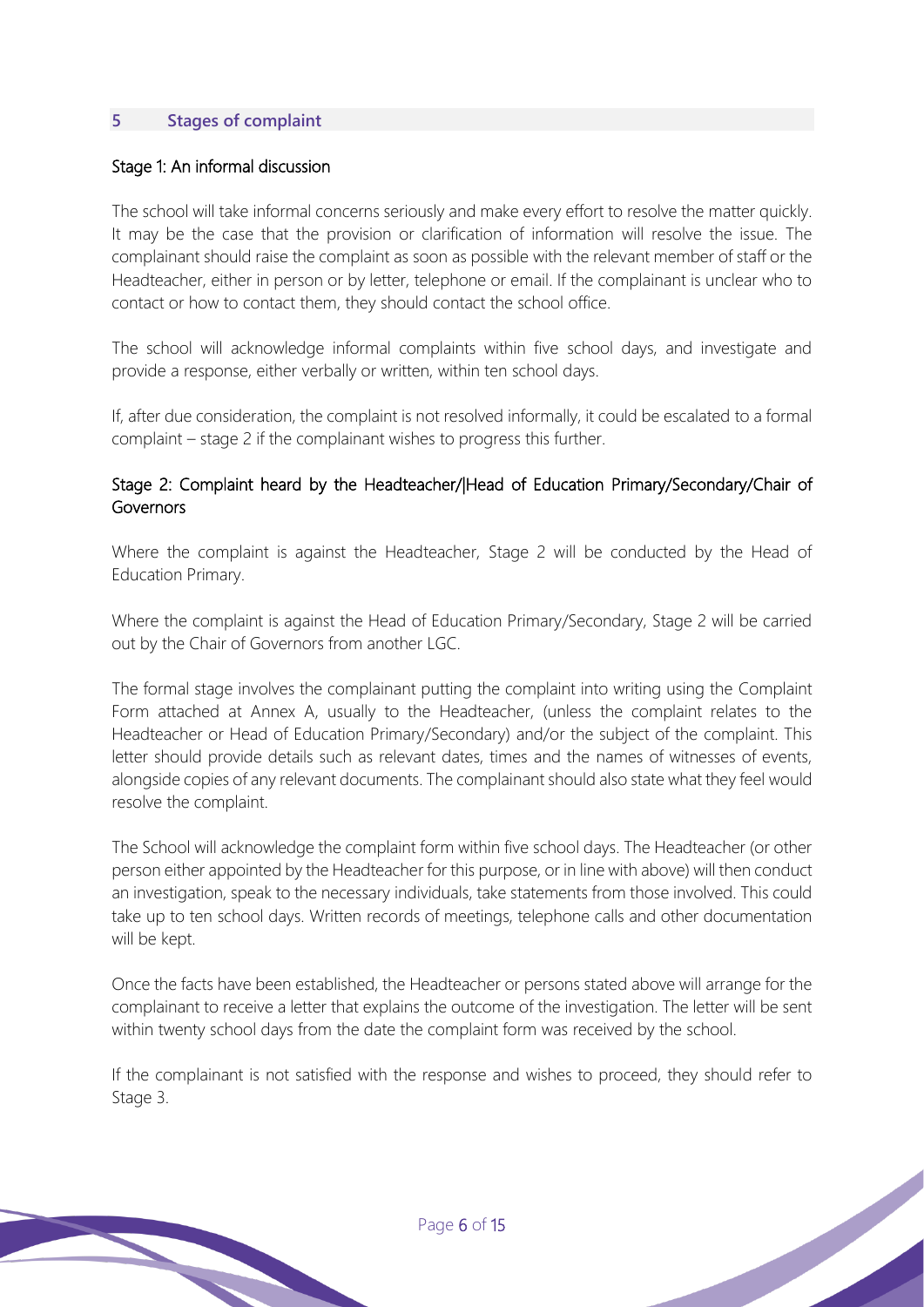#### Stage 3: Independent Review Panel

Complaints will be escalated to an Independent Review Panel if the complainant is not satisfied with the response to the complaint at Stage 2.

The panel will be appointed by, or on behalf of the school, and must consist of at least three people who were not directly involved in the matters detailed in the complaint. At least one panel member must be independent of the management and running of the school. The panel cannot be made up solely of the School's LGC, as they are not independent of the management and running of the school.

The aim of the Independent Review Panel is to resolve the complaint and achieve reconciliation between the school and the complainant.

If you wish to request a panel hearing, please write to the Clerk of the Local Governing Committee at the school explaining why you are unhappy. The letter should be sent within five school days of receiving the outcome letter from Stage 2. If the letter is received outside the five school days, the complaint will be referred back to Stage 1 of this process.

The Clerk of the Local Governing Committee will set up a hearing within 10 school days of receiving the letter and inform the complainant of this in writing. All parties will be given five school days' notice of a hearing. The review panel reserves the right to convene at their convenience rather than that of the complainant. At the review panel meeting, the complainant and representatives from the school, as appropriate, will be present. Each will have an opportunity to set out written or oral submissions prior to the meeting. The complainant must be allowed to attend the panel hearing and be accompanied if they wish.

The panel will have access to the existing record of the complaint's progress (see section 8).

At the meeting, each individual will have the opportunity to give statements and present their evidence, and witnesses will be called, as appropriate, to present their evidence.

The panel, the complainant and the school representative(s) will be given the chance to ask and reply to questions. Once the complainant and school representative(s) have presented their cases, they will be asked to leave and evidence will then be considered.

The panel must then put together its findings and recommendations from the case. The panel will also provide a copy of the findings and recommendations to the complainant and, where relevant, the individual who is the subject of the complaint, and make a copy available for inspection by the proprietor and Headteacher.

The School will inform those involved of the decision in writing within 15 school days.

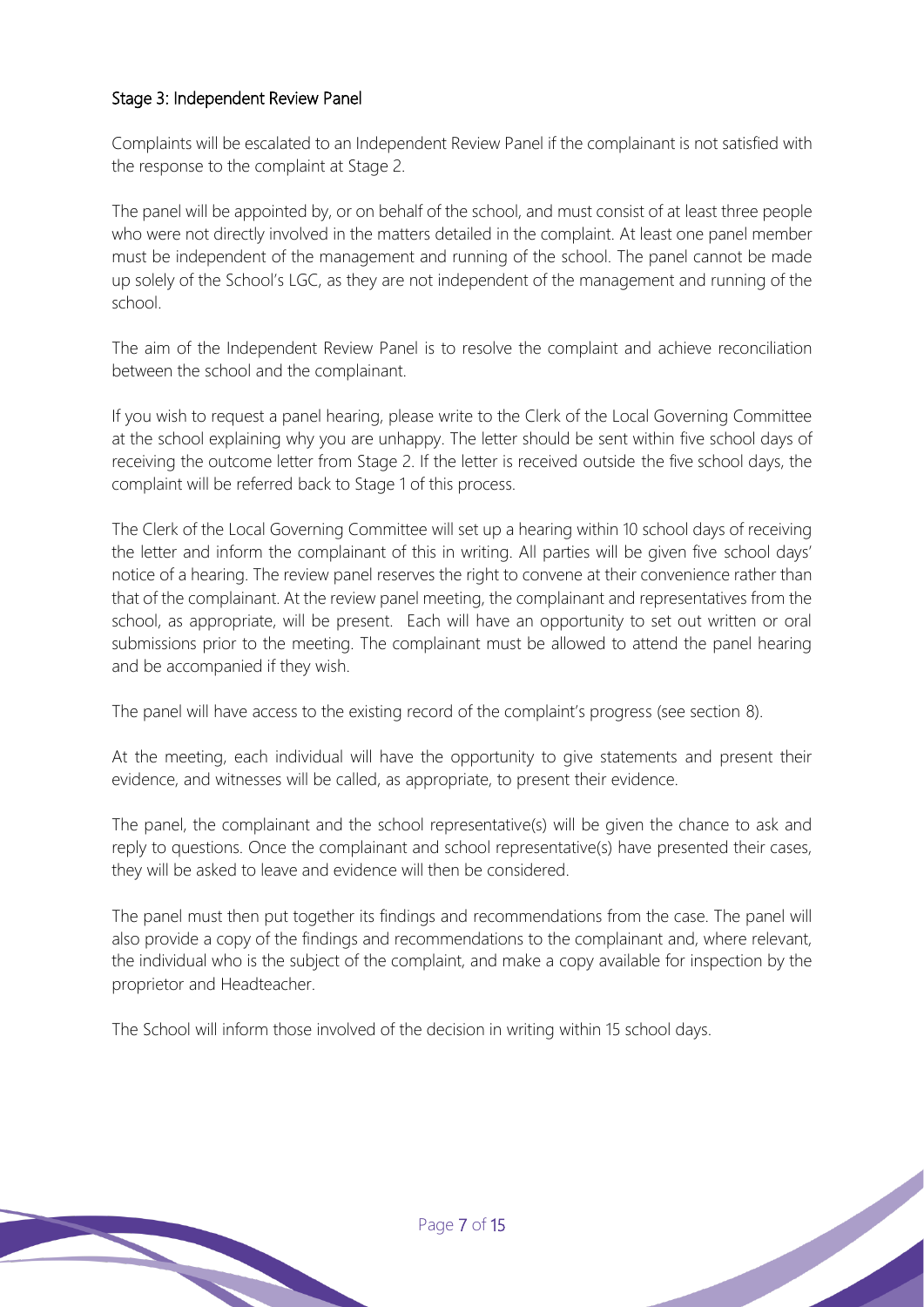#### **6 Referring complaints on completion of the School's procedure**

If the complainant is unsatisfied with the outcome of the school's complaints procedure, they can refer their complaint to the ESFA. The ESFA will check whether the complaint has been dealt with properly by the school. The ESFA will not overturn a school's decision about a complaint.

However, it will look into:

- Whether there was undue delay, or the school did not comply with its own complaint's procedure
- Whether the school was in breach of its funding agreement with the Secretary of State.
- Whether the school has failed to comply with any other legal obligation

If the school did not deal with the complaint properly, it will be asked to re-investigate the complaint.

If the school's complaints procedure is found to not meet regulations, the school will be asked to correct its procedure accordingly.

For more information or to refer a complaint, see the following webpage: school

#### **7 Unreasonable complainants**

The Inspire Education Trust is committed to dealing with all complaints fairly and impartially. We do not normally limit the contact complainants have with the school, however, we do not expect our staff to tolerate unacceptable behaviour and will take action to protect staff from that behaviour, including that which is abusive, offensive or threatening.

Where a complainant tries to re-open the issue with the school after the complaint's procedure has been fully exhausted and the school has done everything it reasonably can in response to the complaint, the Chair of Governors or CEO (or other appropriate person in the case of a complaint about the Chair) will inform the complainant that the matter is closed.

If the complainant subsequently contacts the school again about the same issue, the school can choose not to respond. The normal circumstance in which we will not respond is if:

- The school has taken every reasonable step to address the complainant's needs, *and*
- The complainant has been given a clear statement of the school's position and their options (if any), *and*
- The complainant is contacting the school repeatedly but making substantially the same points each time.

However, this list is not intended to be exhaustive.

The school will be most likely to choose not to respond if:

- We have reason to believe the individual is contacting the school with the intention of causing disruption or inconvenience, and/or
- The individual's letters/emails/telephone calls are often or always abusive or aggressive, and/or

Page 8 of 15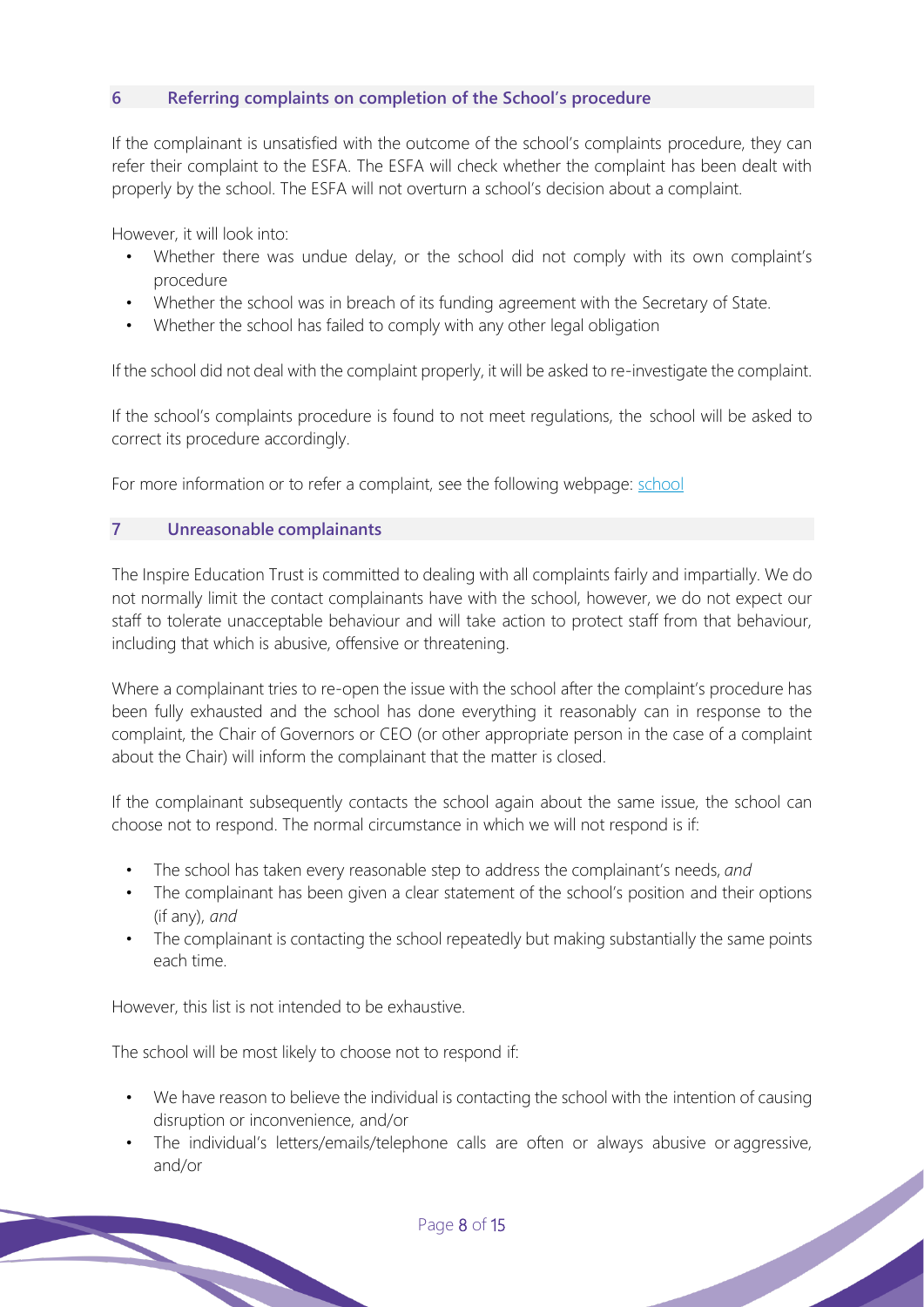The individual makes insulting personal comments about, or threats towards, schoolstaff

Unreasonable behaviour which is abusive, offensive or threatening may constitute an unreasonably persistent complaint.

Once the school has decided that it is appropriate to stop responding, the complainant will be informed in writing, either by letter or email.

The school will ensure when making this decision that complainants making any new complaint are heard, and that the school acts reasonably.

#### 7b. Duplicate complaints

If a complaint has been resolved under this procedure and the school receives a duplicate complaint on the same subject from a partner, family member or other individual, the school will assess whether there are aspects that they hadn't previously considered, or any new information they need to take into account.

If they are satisfied that there are no new aspects, they will:

- Tell the new complainant that they have already investigated and responded to this issue, and the local process is complete
- Direct them to the DfE if they are dissatisfied with our original handling of the complaint

If there are new aspects, we will follow this procedure again.

#### **8 Record-keeping**

The school will record the progress of all complaints, including information about actions taken at all stages, the stage at which the complaint was resolved, and the final outcome. The records will also include copies of letters and emails, and notes relating to meetings and phone calls.

This material will be treated as confidential and held centrally, and will be viewed only by those involved in investigating the complaint or on the review panel.

This is except where the Secretary of State (or someone acting on their behalf) or the complainant requests access to records of a complaint through a Freedom of Information (FOI) request or under the terms of the Data Protection Act, or where the material must be made available during a school inspection.

Records of complaints will be kept for three years.

The details of the complaint, including the names of individuals involved, will not be shared with the whole governing board in case a review panel needs to be organised at a later point.

Where the governing board is aware of the substance of the complaint before the review panel stage, the school will (where reasonably practicable) arrange for an independent panel to hear the complaint.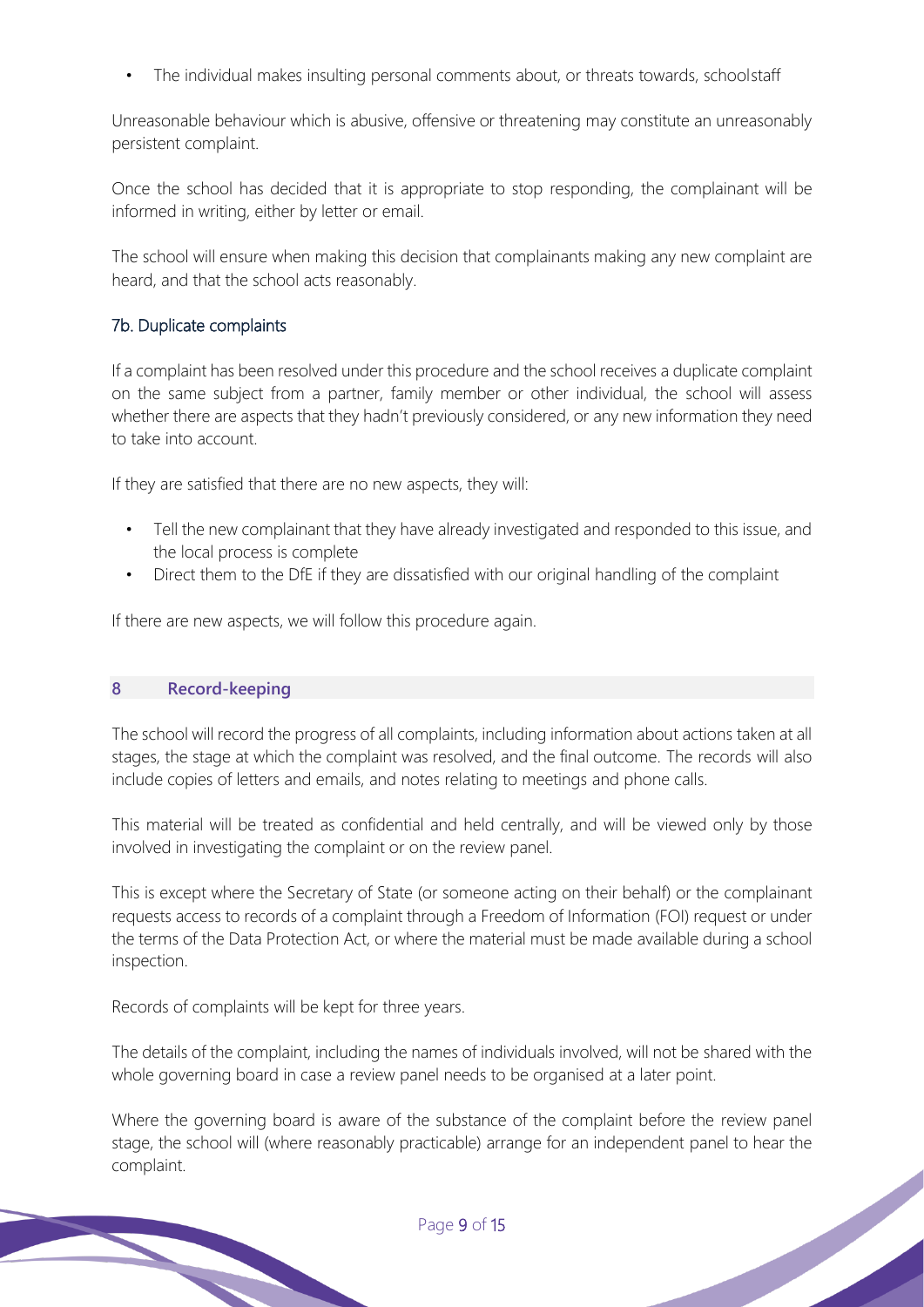Complainants also have the right to request an independent panel if they believe there is likely to be bias in the proceedings. The decision to approve this request is made by the governing board, who will not unreasonably withhold consent.

#### **9 Learning lessons**

The Board of Trustees will monitor the level and nature of complaints across the schools and will review any underlying issues raised by complaints where appropriate, and respecting confidentiality, determine whether there are any improvements that the schools can make to its procedures or practice to help prevent similar events in thefuture.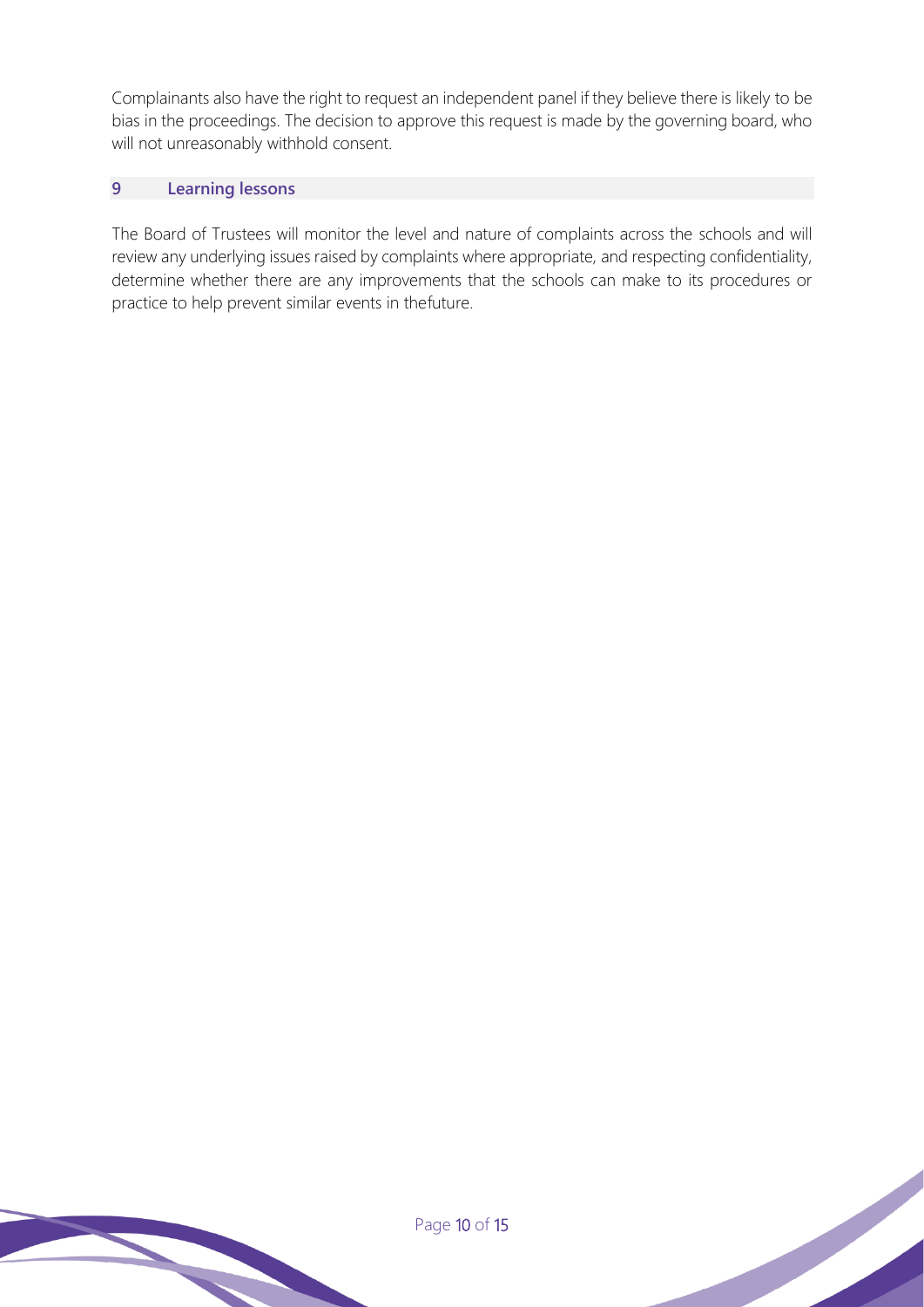#### **Annex A: COMPLAINT FORM (Stage 2)**

Please complete the form below and return it to the Head teacher's PA/Office Manager at your school, who will acknowledge receipt and explain what action willbe taken.

#### Your name:

Students Name (If applicable):

Your relationship to student (If applicable):

Address:

Postcode:

Daytime Telephone Number:

Evening Telephone Number:

Please give details of your complaint / issue:

What action, if any have you taken to try and resolve your complaint? (Who did you speak to and what was the response?):

What actions do you feel might resolve the problem at this stage?

Page 11 of 15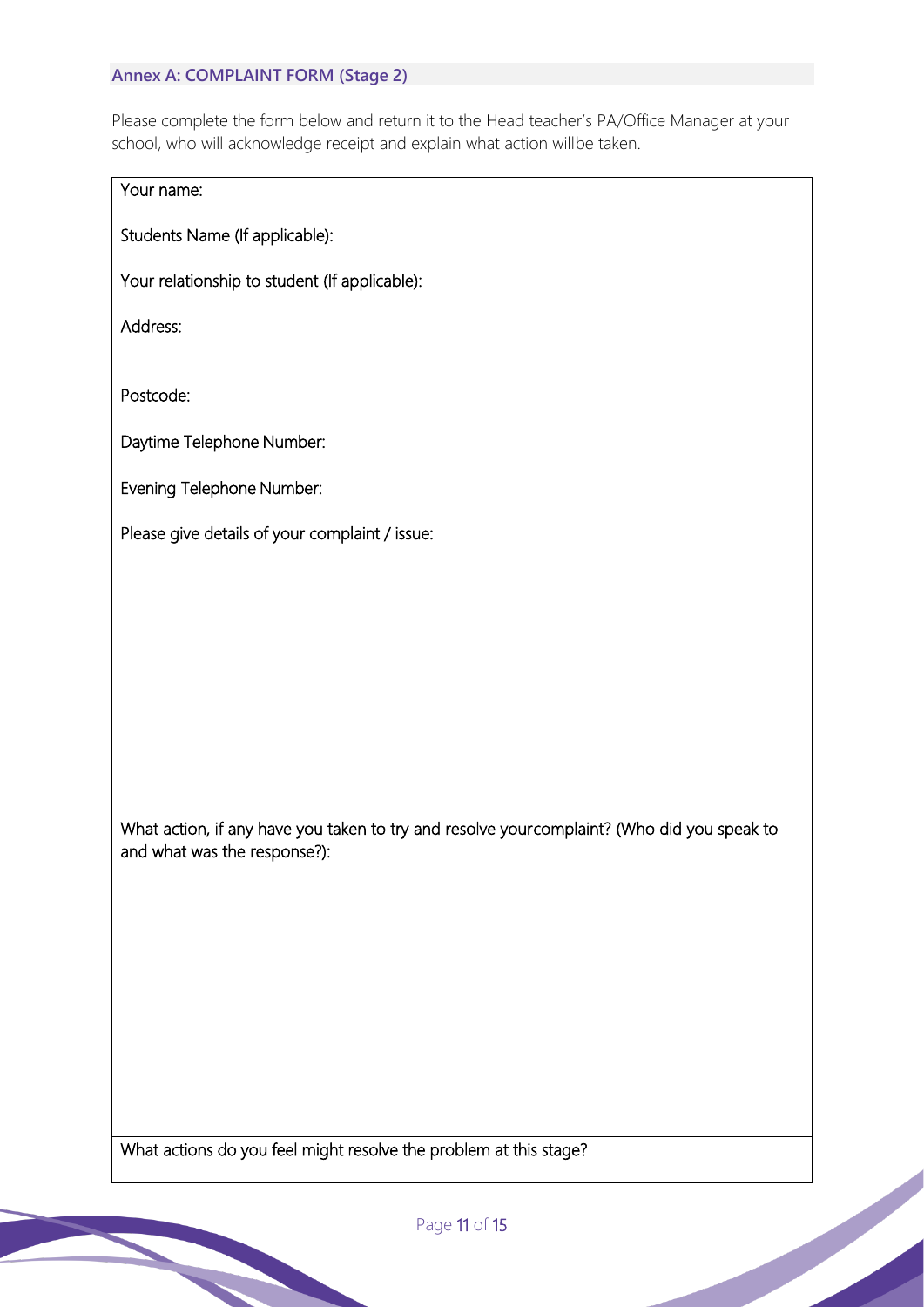Are you attaching any paperwork? If so, please give details:

Signed:

(Complainant)

(Print Name)

Date: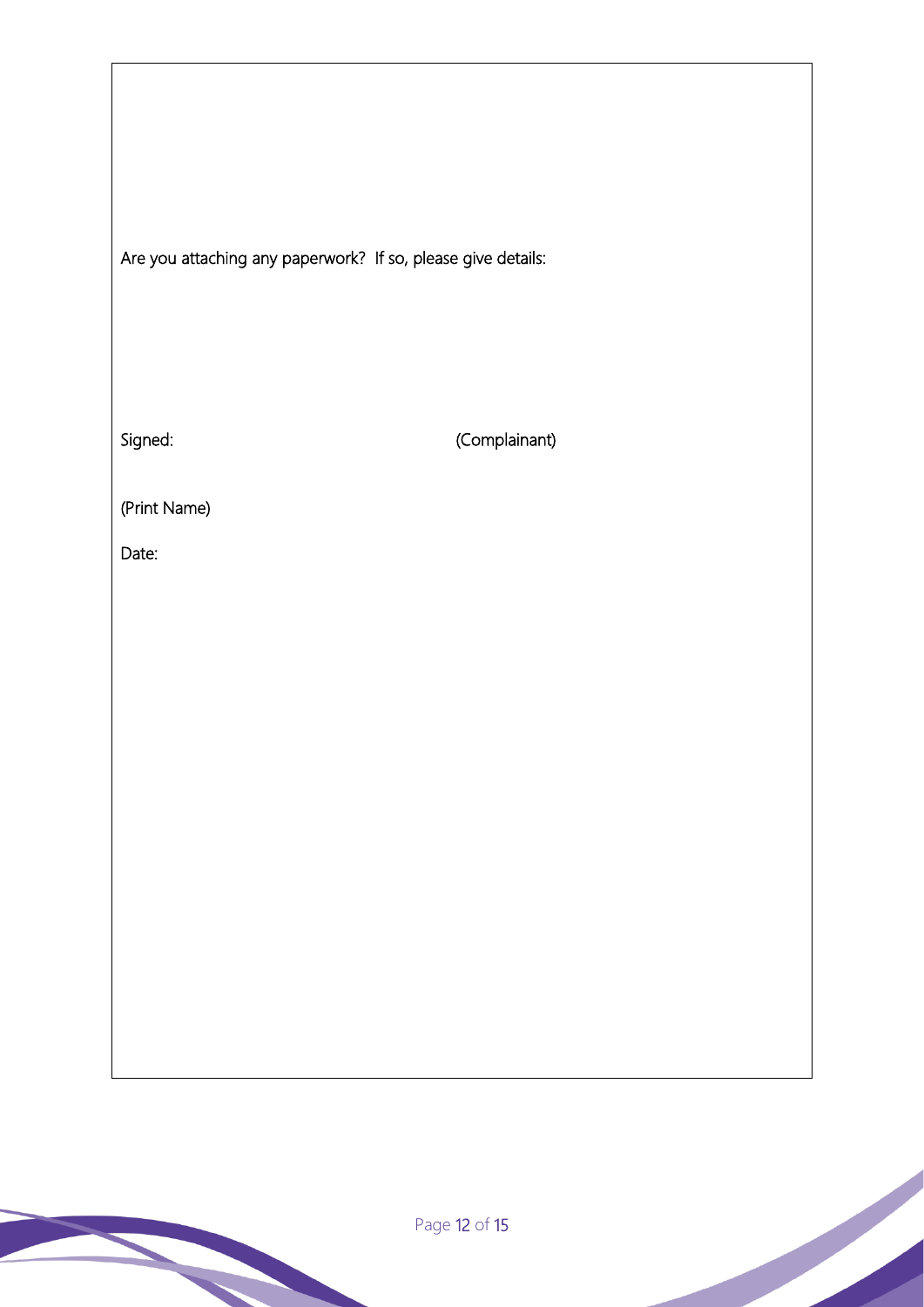### **Complaints Policy Addendum Managing Serial and Unreasonable Complaints**

Inspire Education Trust is committed to dealing with all complaints fairly and impartially, and to providing a high-quality service to those who complain. We will not normally limit the contact complainants have with our school. However, we do not expect our staff to tolerate unacceptable behaviour and will take action to protect staff from that behaviour, including that which is abusive, offensive or threatening.

Inspire Education Trust defines unreasonable behaviour as that which hinders our consideration of complaints because of the frequency or nature of the complainant's contact with the school, such as, if the complainant:

- refuses to articulate their complaint or specify the grounds of a complaint or the outcomes sought by raising the complaint, despite offers of assistance
- refuses to co-operate with the complaint's investigation process
- refuses to accept that certain issues are not within the scope of the complaint's procedure
- insists on the complaint being dealt with in ways which are incompatible with the complaint's procedure or with good practice
- introduces trivial or irrelevant information which they expect to be taken into account and commented on
- raises large numbers of detailed but unimportant questions, and insists they are fully answered, often immediately and to their own timescales
- makes unjustified complaints about staff who are trying to deal with the issues, and seeks to have them replaced
- changes the basis of the complaint as the investigation proceeds
- repeatedly makes the same complaint (despite previous investigations or responses concluding that the complaint is groundless or has been addressed)
- refuses to accept the findings of the investigation into that complaint where the school's complaint procedure has been fully and properly implemented and completed including referral to the Department for Education
- seeks an unrealistic outcome
- makes excessive demands on school time by frequent, lengthy and complicated contact with staff regarding the complaint in person, in writing, by email and by telephone while the complaint is being dealt with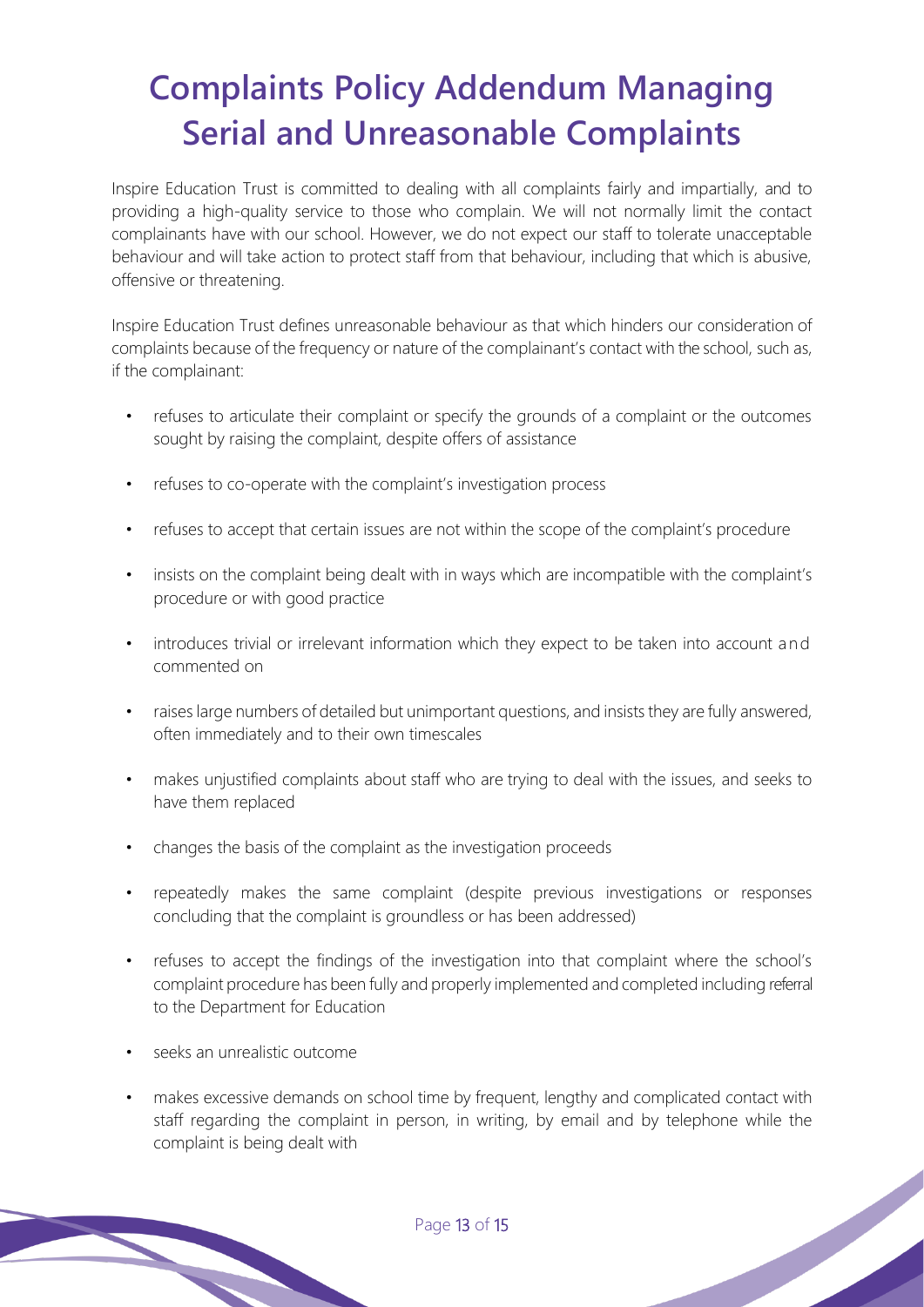- uses threats to intimidate
- uses abusive, offensive or discriminatory language or violence
- knowingly provides falsified information
- publishes unacceptable information on social media or other public forums.

Complainants should try to limit their communication with the school that relates to their complaint, while the complaint is being progressed. It is not helpful if repeated correspondence is sent (either by letter, phone, email or text), as it could delay the outcome being reached.

Whenever possible, the Headteacher/ Head of Primary/Secondary/ CEO (where applicable) or Chair of Local Governors/ Trust will discuss any concerns with the complainant informally before applying an '*unreasonable'* marking.

If the behaviour continues, the Headteacher/ Head of Primary/Secondary/ CEO will write to the complainant explaining that their behaviour is unreasonable and ask them to change it. For complainants who excessively contact their Inspire Education Academy causing a significant level of disruption, we may specify methods of communication and limit the number of contacts in a communication plan. This will be reviewed after six months.

In response to any serious incident of aggression or violence, we will immediately inform the police and communicate our actions in writing. This may include barring an individual from their Inspire Education Trust Academy.